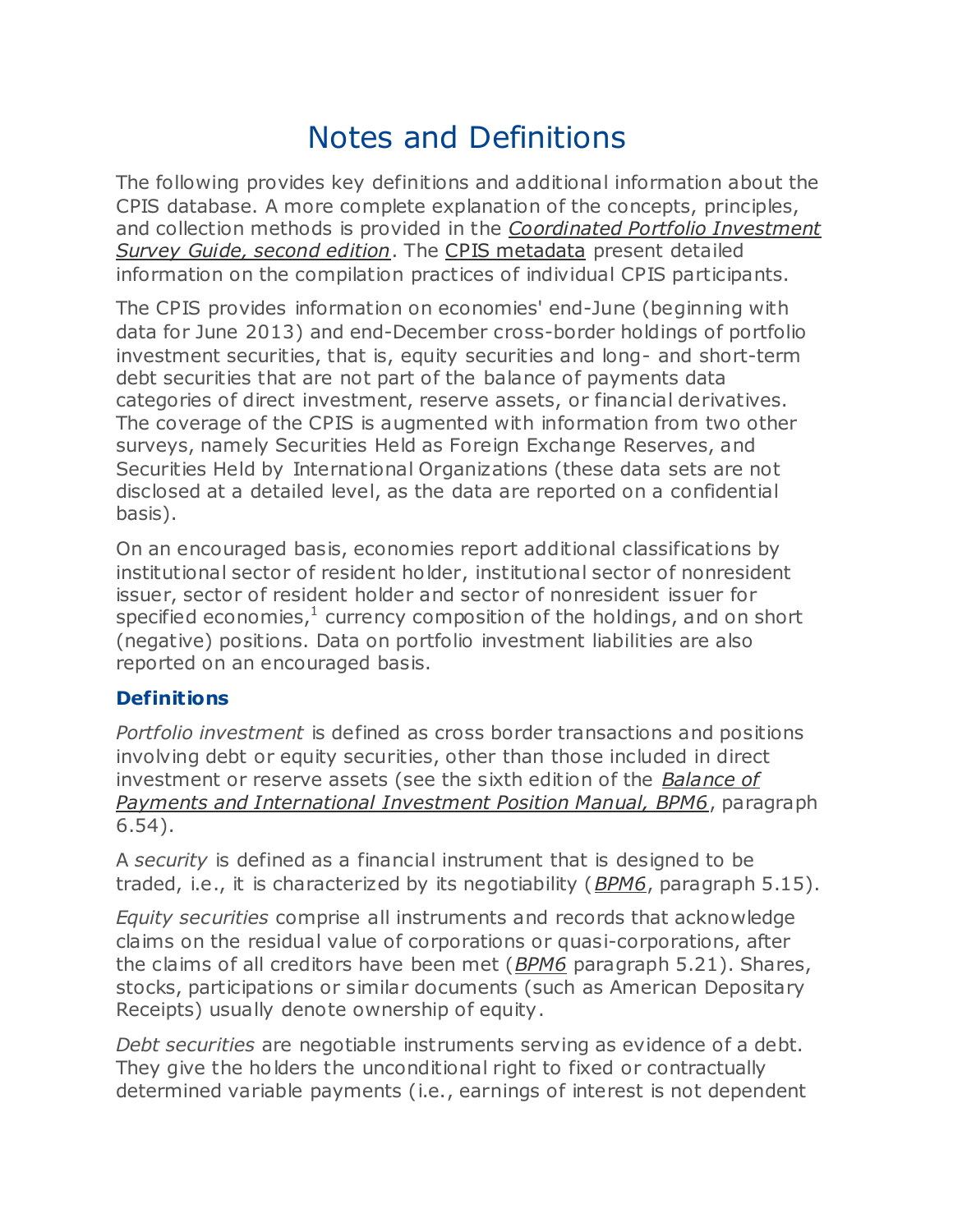on earnings of the debtors). The maturity of a debt instrument is classified as either **long-term** (a maturity of more than one year or with no stated maturity, other than on demand), or **short-term** (payable on demand or with a maturity of one year or less).

*Long-term debt securities* cover instruments such as bonds, debentures, and notes that usually give the holder the unconditional right to a fixed money income or contractually determined variable money income and have an original term to maturity of more than one year.

*Short-term debt securities* cover treasury bills, negotiable certificates of deposit, commercial paper, and bankers' acceptances that generally give the holder the unconditional right to a stated fixed sum of money on a specified date. These instruments are usually traded on organized markets at a discount and have an original term to maturity of one year or less.

## **Not Specified (including Confidential) Data**

Data reported in the CPIS that are not broken down by the economy of residence of the issuer reflect the lack of information in the CPIS source data or the suppression of entries by individual reporting economies. If the reporting economy is unable to identify the residence of issuer (but has determined that the issuer is nonresident) or the reported data are deemed confidential, the data are recorded as "Not Specified (including Confidential) Data".

#### **Negative entries**

In some cases, negative values are reported for the value of residents' holdings of securities issued by a particular economy. Such entries reflect short positions in securities, usually resulting from the sale of securities acquired under repurchase agreements.

#### **Derived L iabilities**

The so-called "derived liability" tables are generated only when the sum of reported holdings of securities issued by a given country is at least US\$10 million. The derived liability tables show, from the perspective of the economy issuing the securities, the value of securities held by nonresidents as "derived" from information reported by the holders of the securities (creditor information).

## **Symbols and Aggregates**

The following symbols are used throughout the tables:

"0" indicates amounts less than US\$ 500,000, or amounts reported as "0"